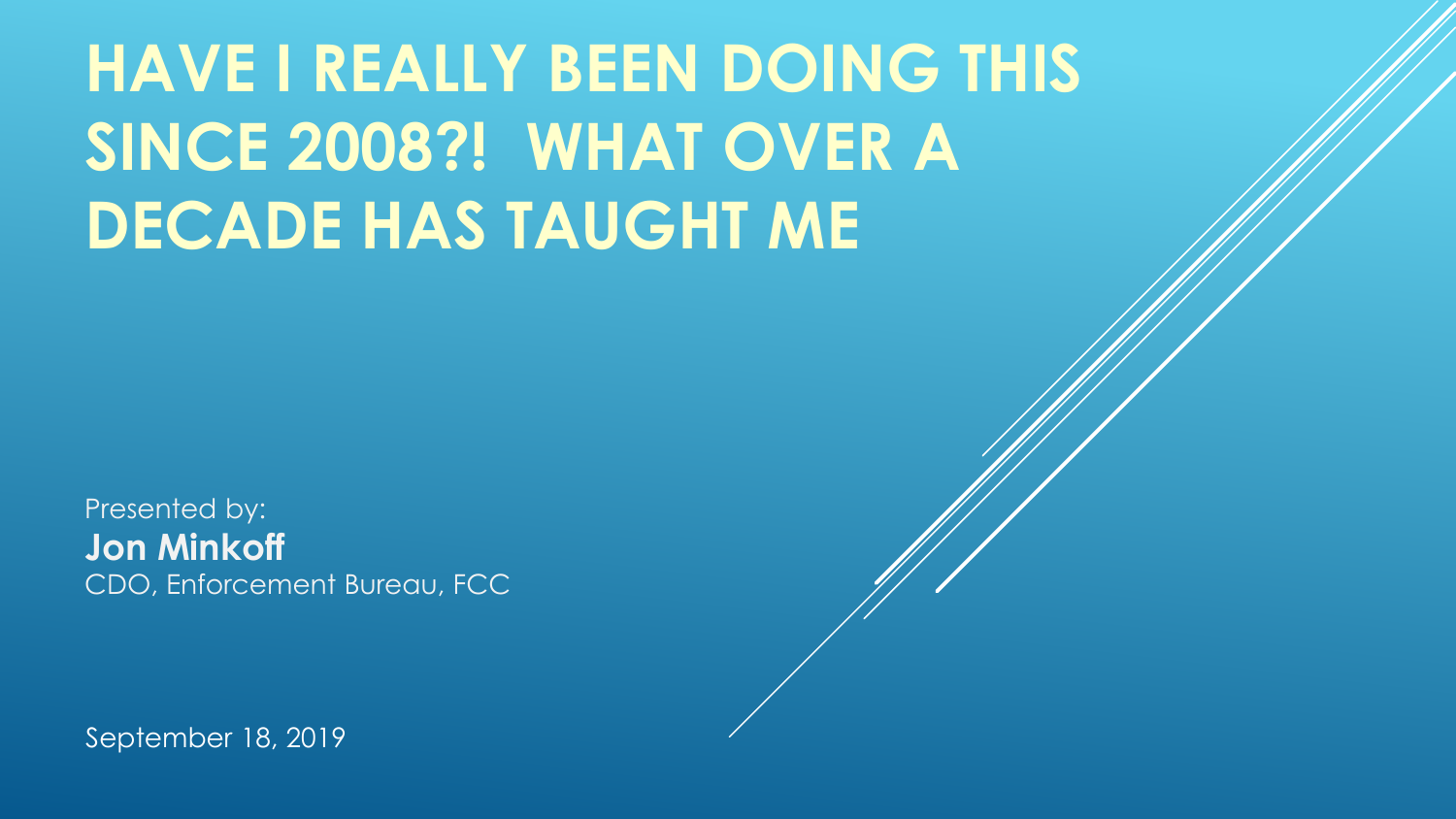#### **LESSON 1: Come to the Table with Only Questions**



2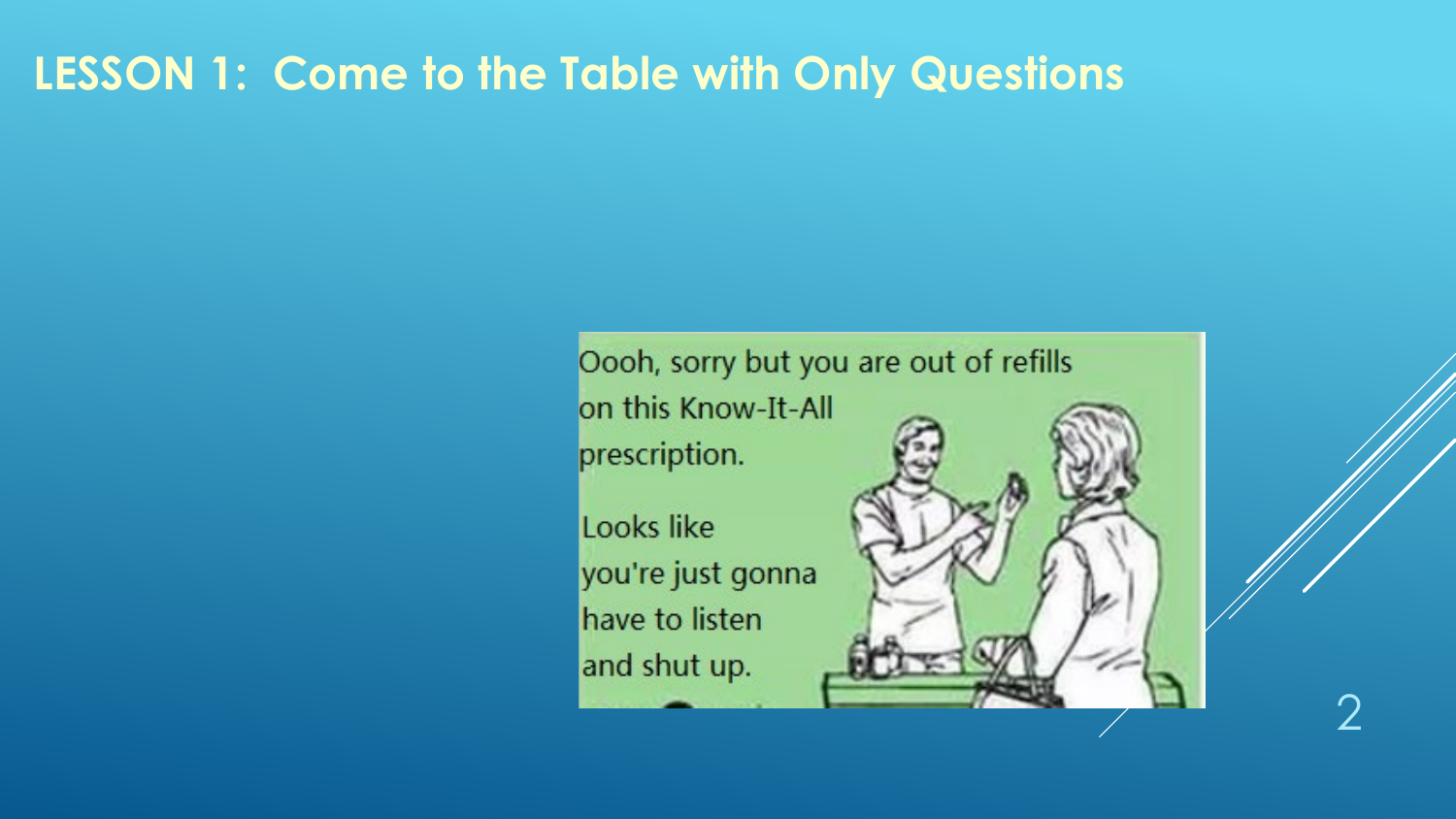#### **LESSON 2: Focus on the Business Process**

Every organization has infinite data shortcomings. Keep discussions focused on the important drivers of value.

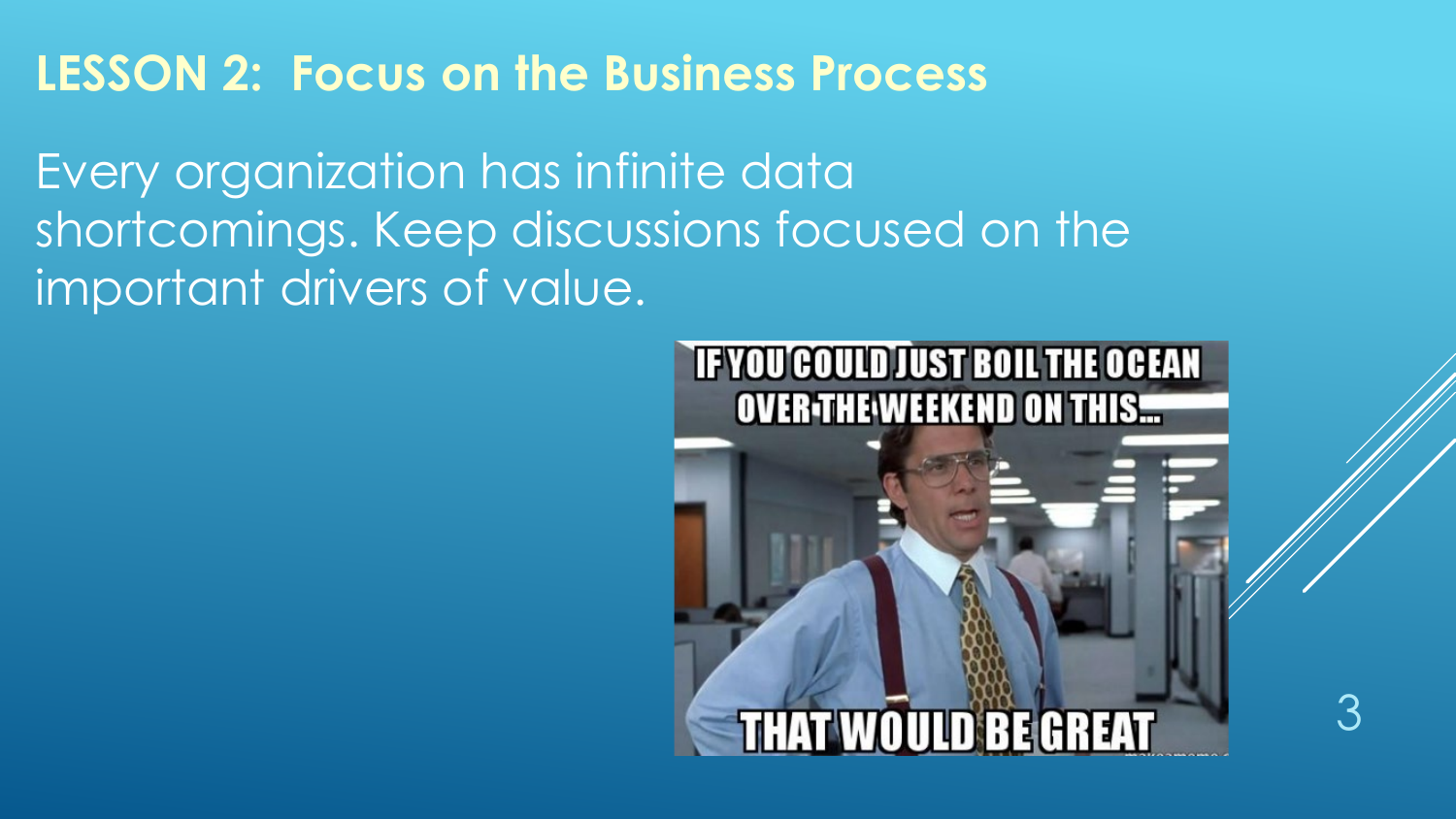**LESSON 3: Document how You are Adding Value**

Understand that from the beginning, you have to demonstrate progress.



4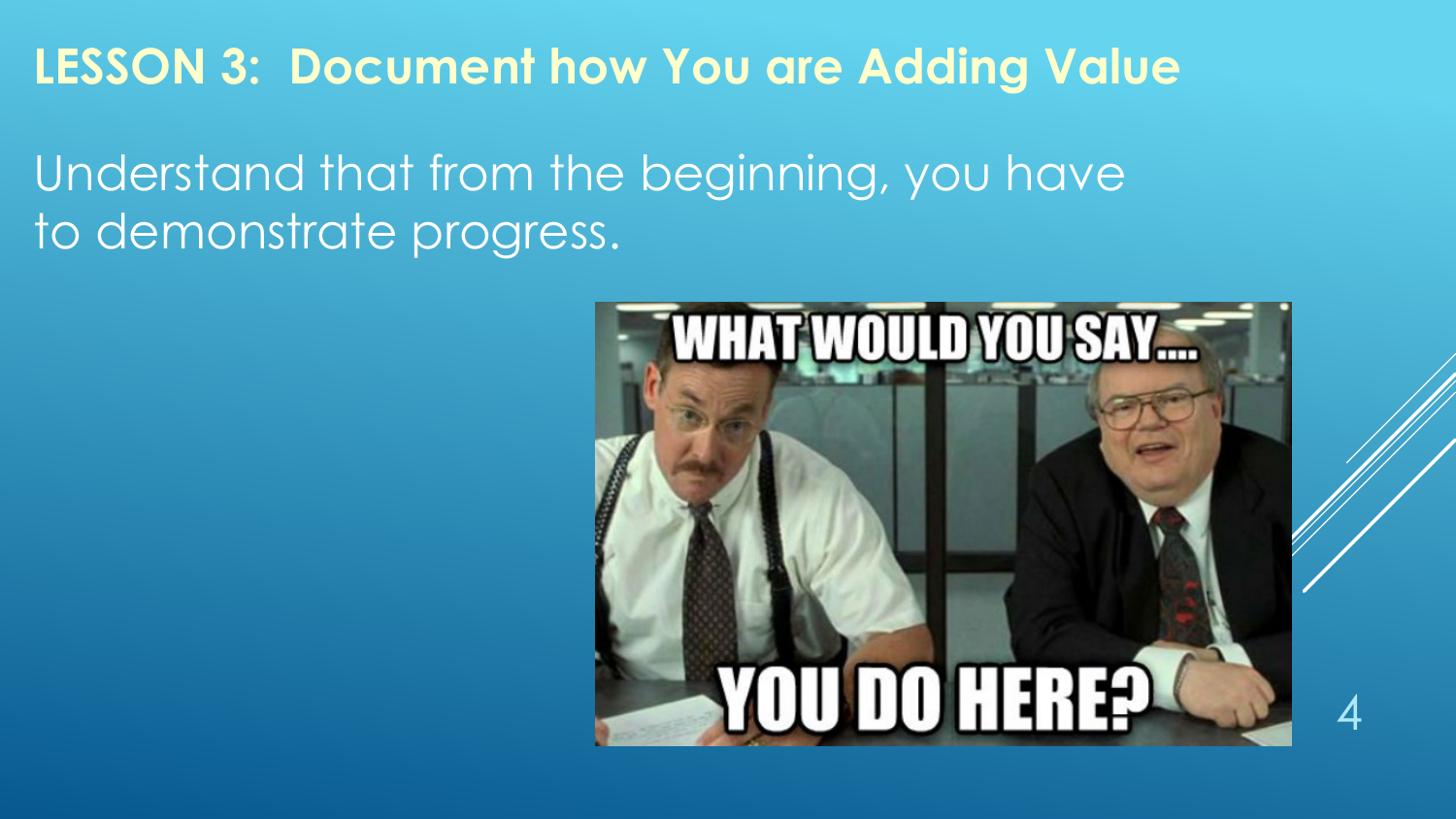## **LESSON 4: Don't Overwhelm the Organization with too Many Rules and Mandates**

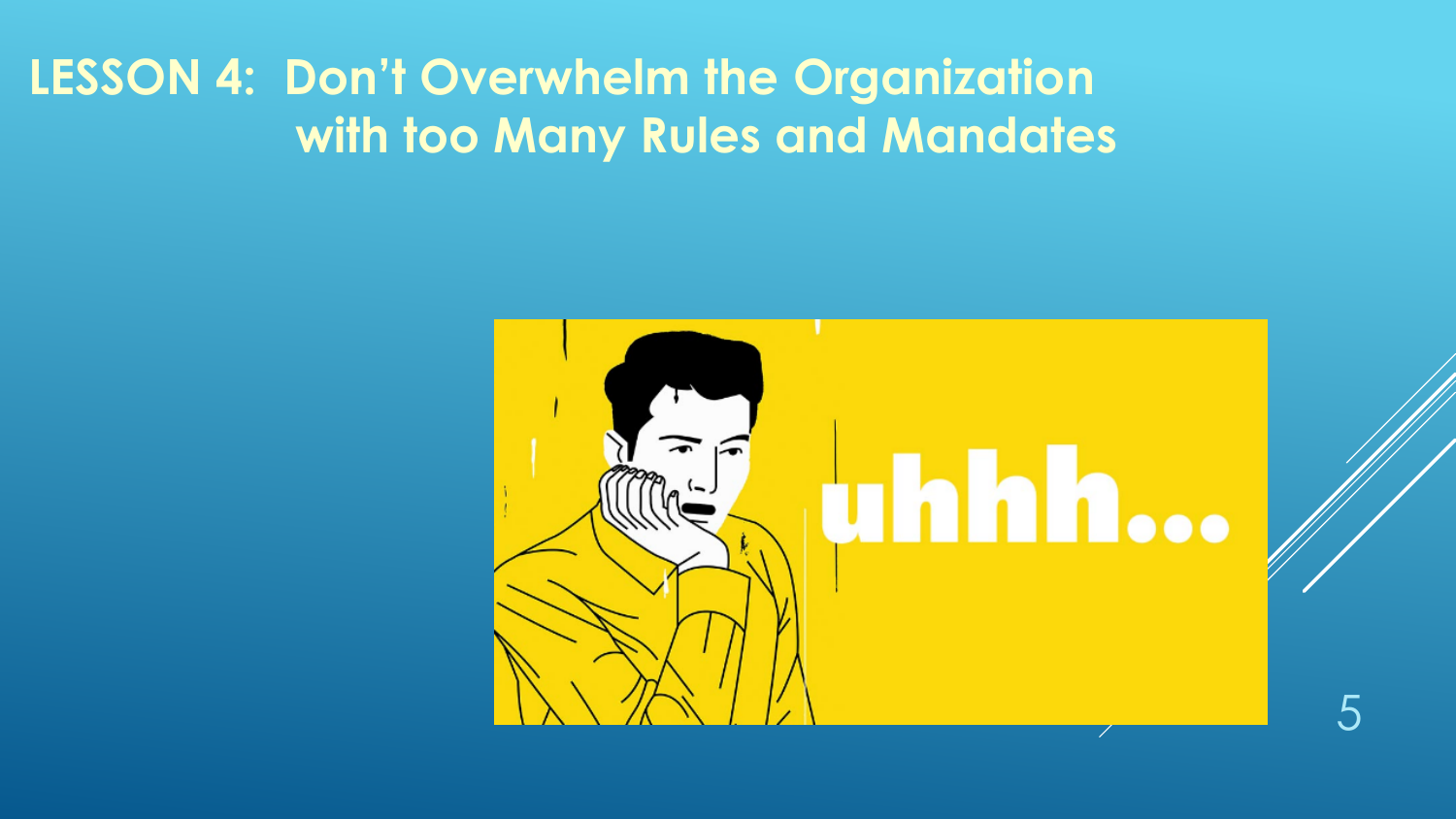## **LESSON 5: Be the Patient Change Agent**

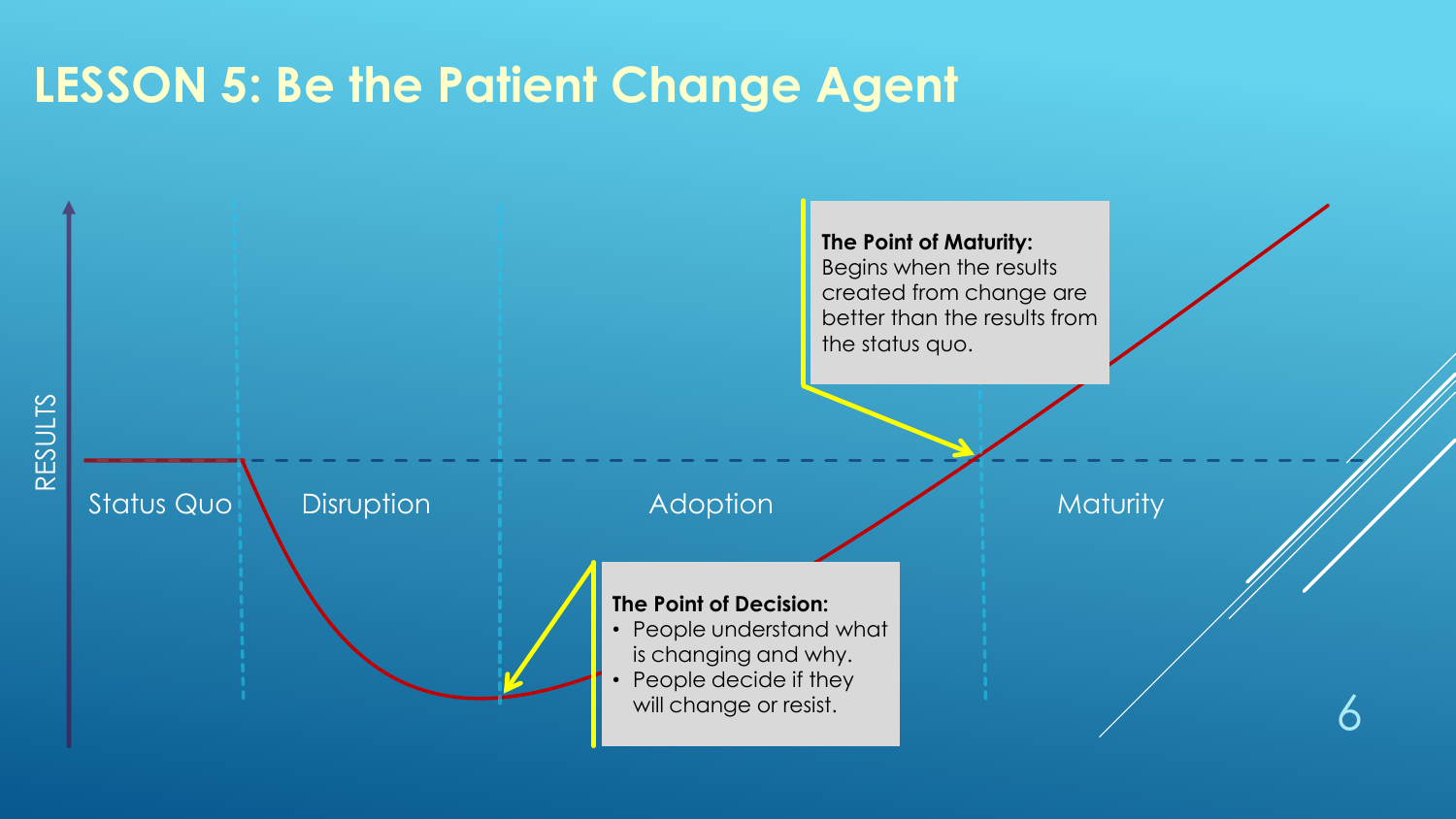## **LESSON 5.1 Practice Patience**

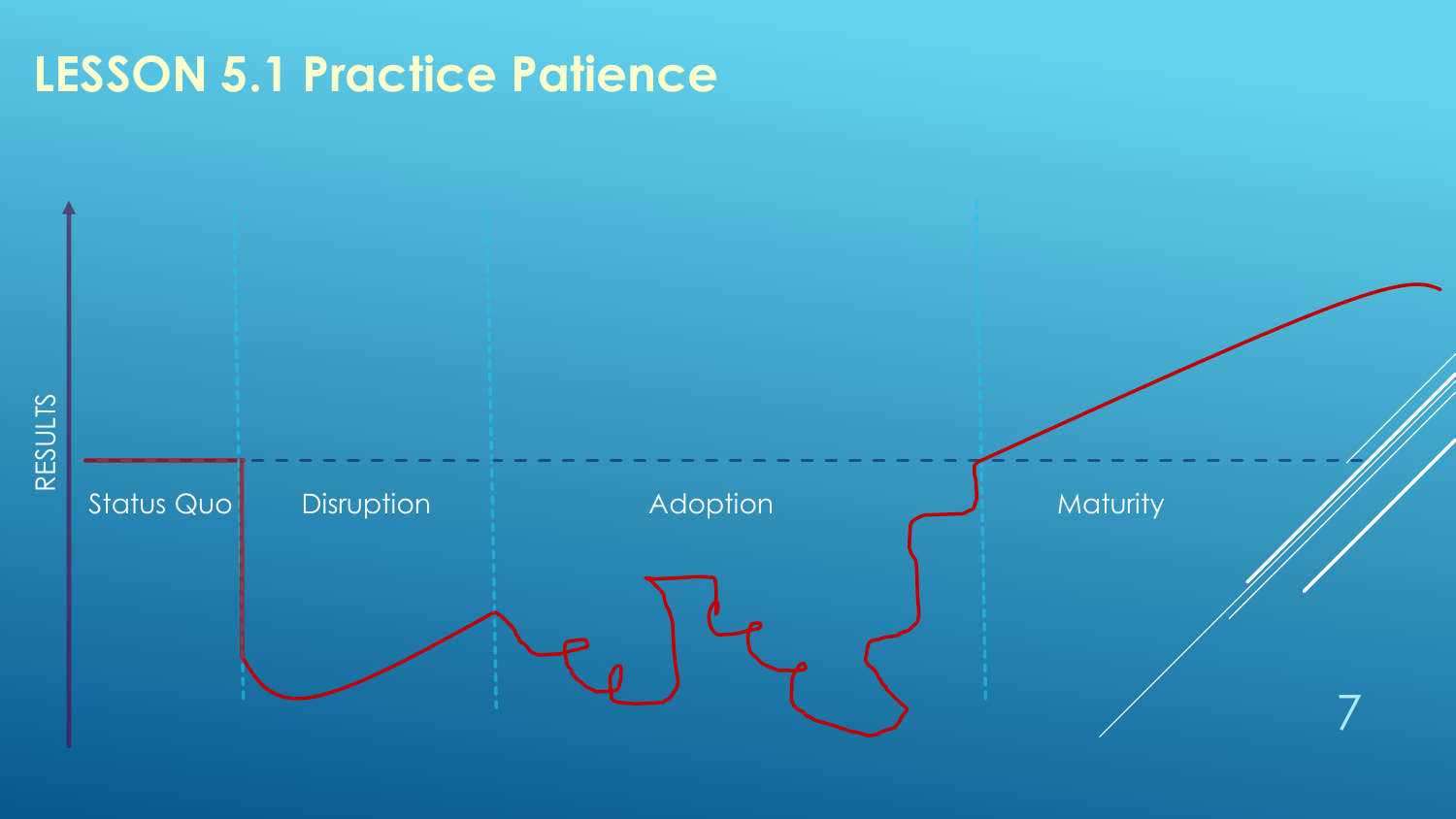**LESSON 6: Management Must Give You a Budget and It Must Rely on the New System's Reports and Analysis**

8

The organization must accept only reports and output from the new system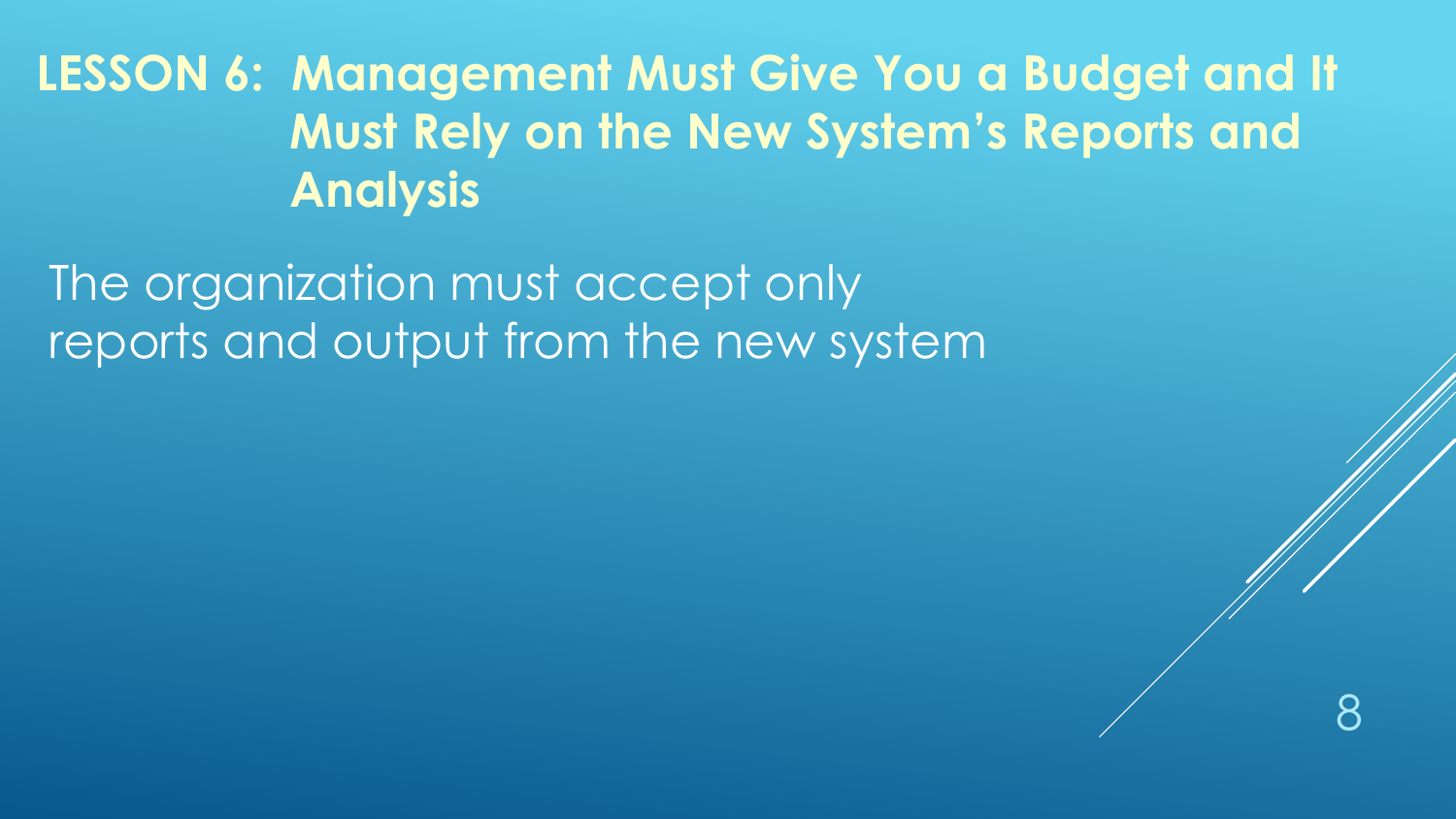## **LESSON 7: Understand That Benefits Can Extend Beyond Better Data and Analytics**

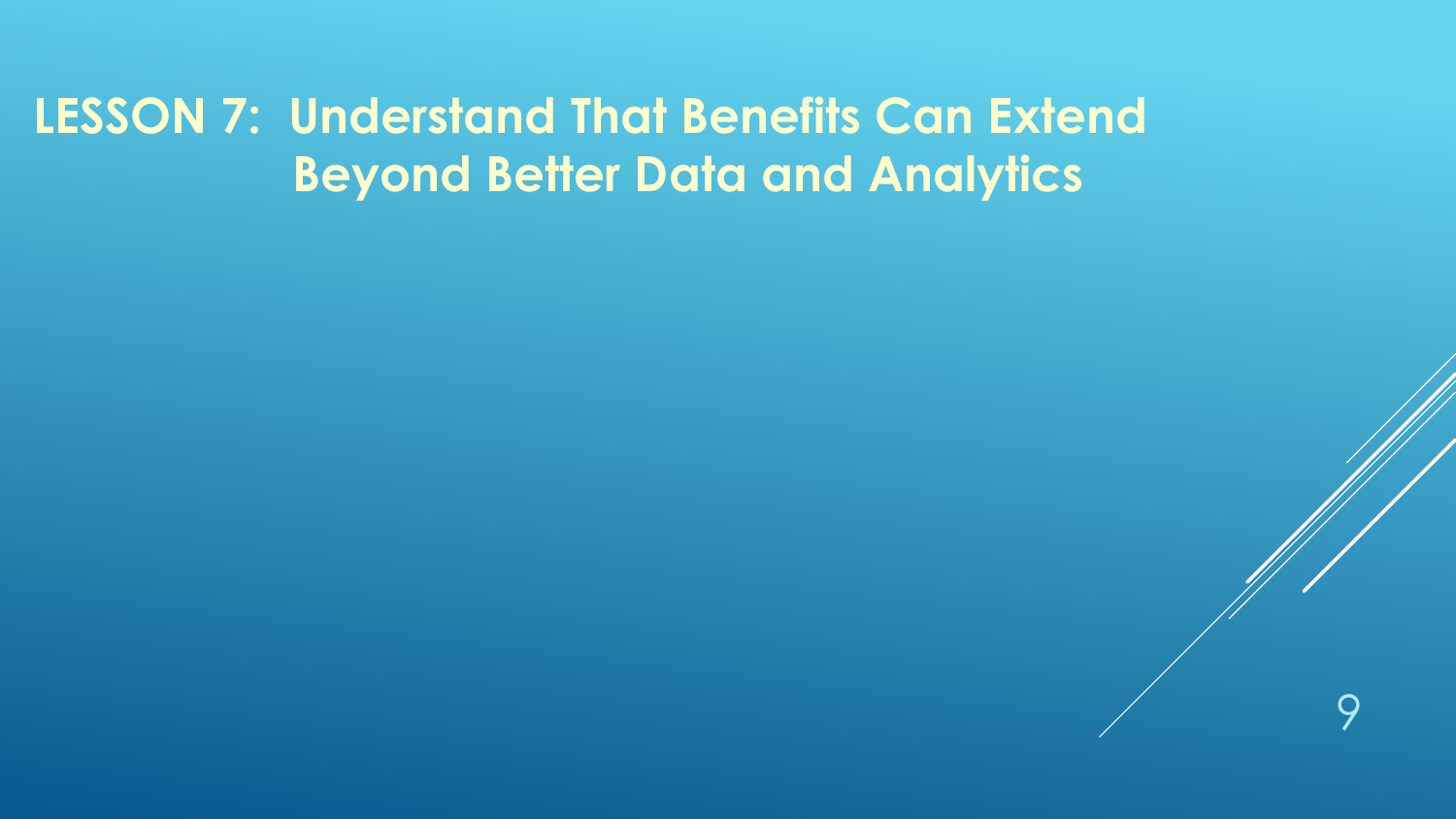## **LESSON 8: Don't Ever Meet with a Software Vendor Unless You Have Detailed Requirements**

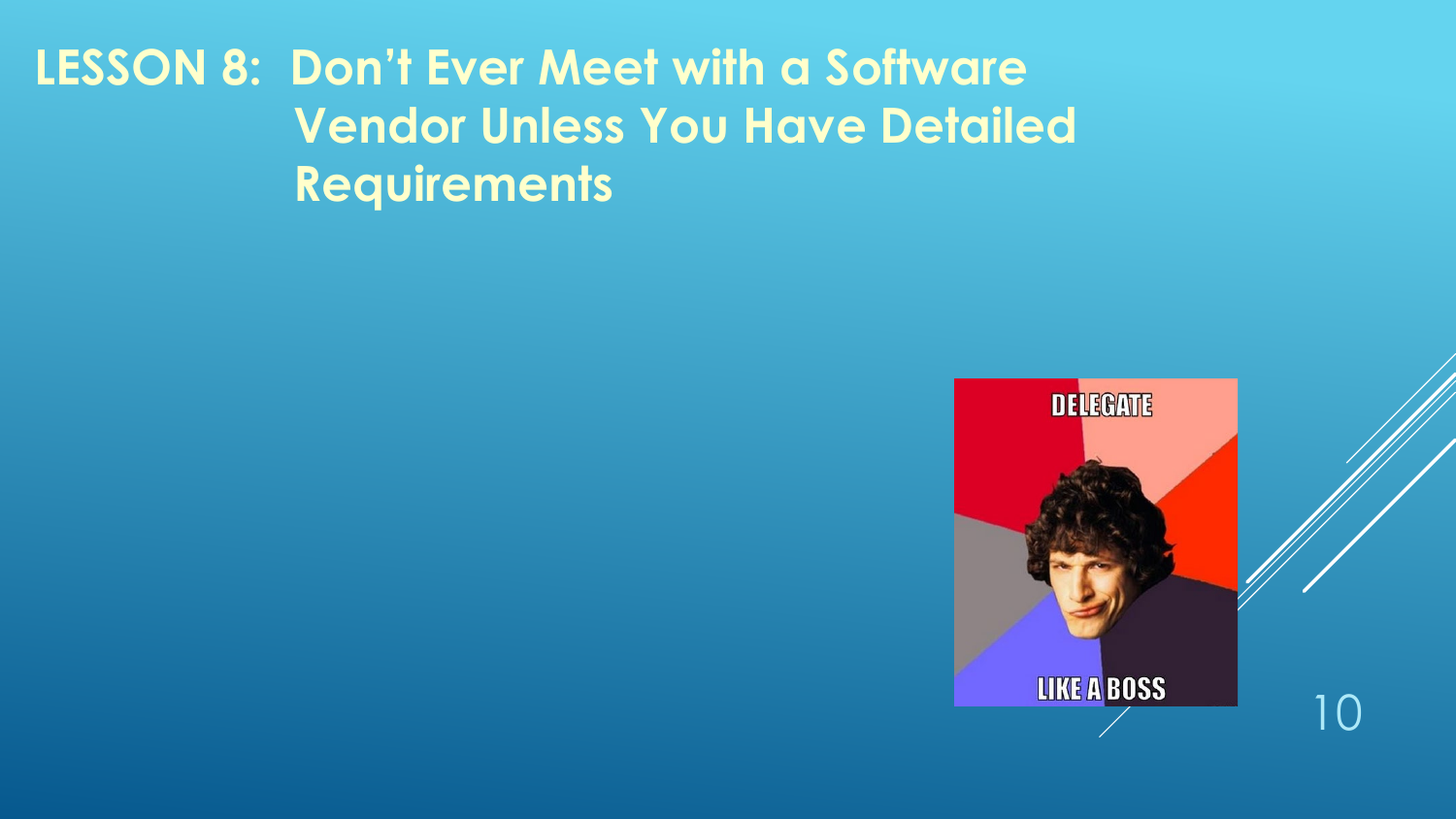#### **LESSON 9: Don't be Afraid to Find an Agency that Is Using Data in Similar Ways to Your Own**